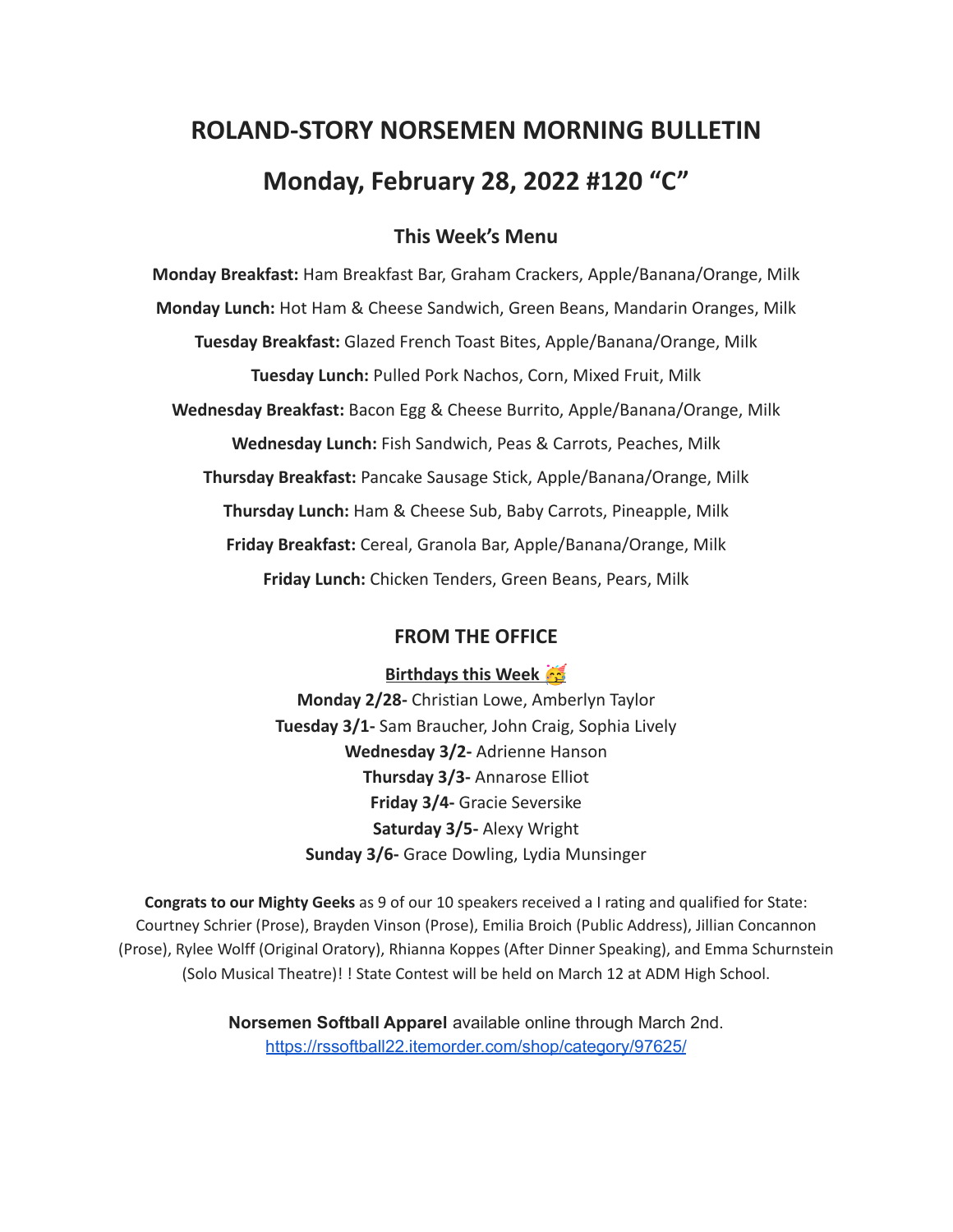**The softball team is once again selling Roland-Story apparel and gear.** There are 39 non-sport/year specific items on the website (including youth items). All items are purchased online and shipped directly to you, while still being able to support your favorite softball player from the dropdown menu.

We are raising funds for our overnight tournament trip, to pay officials for pre-season scrimmages, extra equipment needs that happen last minute, and to possibly get a new bunker drag for the diamond. Thanks in advance for your support and Go Norse!!!

<https://fancloth.shop/PVQQX>

Store closes 3.1.22



## **[COUNSELOR FOLDER](https://docs.google.com/document/d/1vmwczNPbDzXe9vFaG5LJMQ7NYDv-i4oQJHybqA65TUc/edit?usp=sharing) (9-12)-Click here**

# **Story County Community Services**

To assist Story County citizens with accessing resources and services, allowing them the opportunity to improve their quality of life. <https://www.storycountyiowa.gov/94/Community-Services>

#### **Scholarships**

Mary Greeley Foundation [Scholarships](https://docs.google.com/document/d/1cV2X1WgjAMIxvlQvS3xLxsQJRooZHcf7/edit?usp=sharing&ouid=117077516262516080506&rtpof=true&sd=true)- \$varies due 3/21. Central Iowa Board of Realtors [Scholarship-](https://docs.google.com/document/d/118FuzzOexkI7TbBkChW_nQX4xH_6ldWOWNBAYiJ0nF4/edit?usp=sharing) \$1,000 due 4/20 2022 Robert D. Blue [Scholarship-](https://www.rdblue.org/) \$? due 5/10 Acacia Leadership [Scholarship](https://acacia-iowastate.org/?page_id=137) - up to \$3,200 due 3/19. For any male, graduating high school who will attend Iowa State University.

# **Local Scholarships**